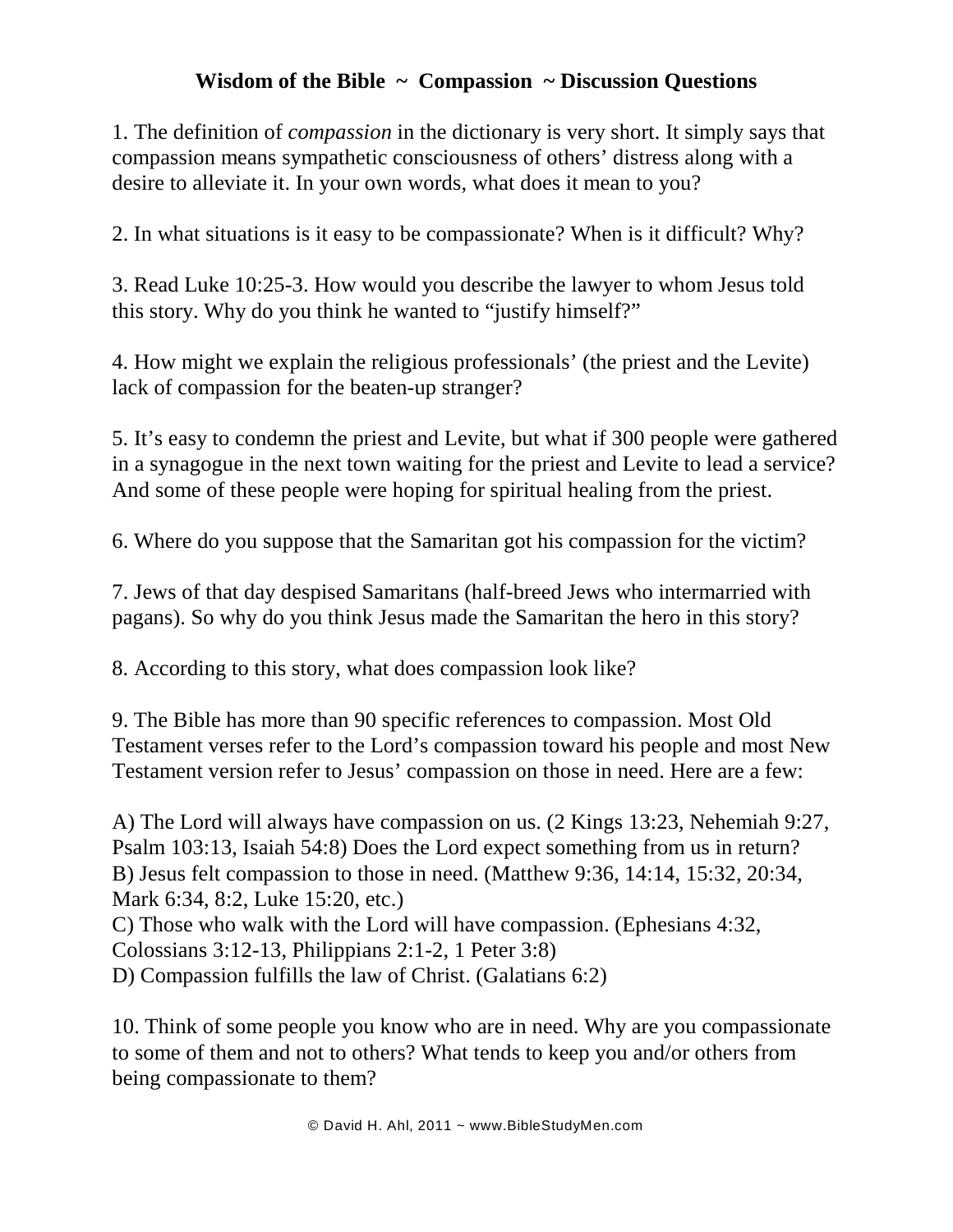## **Wisdom of the Bible ~ Compassion ~ Questions for Small Groups**

1. Is it easier to be compassionate to A) a friend, B) a stranger or a neutral acquaintance or C) an enemy? How do you feel about being compassionate to a terrorist whose main objective in life is to kill Christians? (Proverbs 24:17-18, 2 Chronicles 28:15)

2. There are literally hundreds of Bible verses in which the compassion of God and Jesus is shown toward people who are sick, hungry, needy, and, indeed, to all of us (Psalm 116:5, James 5:11) and state that the Lord's compassion never fails (Lamentations 3:22). Are there any circumstances where the Lord will withhold or withdraw his compassion from us? (Jeremiah 15:6, Hosea 13:1-2, 14-16)

3. I think we can all agree that compassion (sympathy, mercy, pity, charity) is a good trait and one desired and honored by God. What are six opposite traits from compassion that we should try to rid ourselves of?

| A. Pitiless |  |
|-------------|--|
| B. Callous  |  |
|             |  |

4. Let's say that you notice a distinctly non-compassionate behavior in a friend who is clearly unaware of it. Would you point it out?

5. You're with your 12-year old son (or nephew) and see a disabled veteran asking for money. You'd like to teach your son about compassion, so you: A) give the vet \$5 setting an example for your son, B) give the vet \$5 and explain to your son why you're doing it, C) hand your son \$5 to give to the vet, D) Tell your son that you're going to give the vet \$5 and he should give him \$1 from his yard work earnings, E) tell your son that it's a disgrace for a vet to beg and walk on by.

6. There's a Chinese proverb, "Give a man a fish and you feed him for a day. Teach a man to fish and you feed him for a lifetime." Keep it in mind. The truck of your unemployed and penniless son (or good friend) needs a new head gasket (a reasonable do-it-yourself job). A local garage wants \$2,800 for the repair. As a compassionate person, you A) give your son (or friend) money toward the repair, B) give him money toward taking a vo-tech course in auto repair, C) tell him to sell the truck and use public transportation until he gets a job.

7. Do you judge others by higher or lower standards than you use to judge yourself?